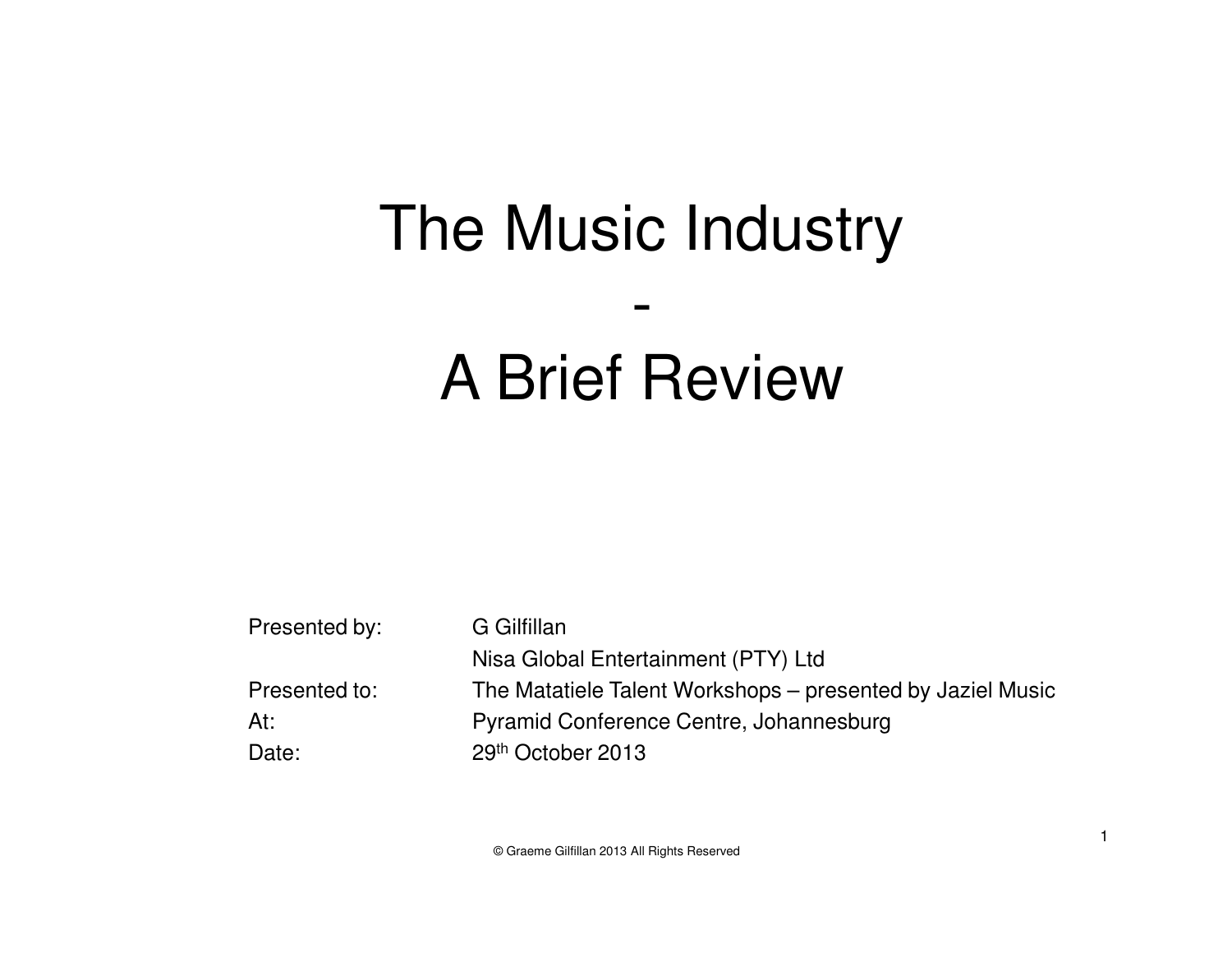#### **Contents**

- 1. Introduction
- 2. Beware Enter the Music Industry at your own risk
- 3. The Seven Sectors of the Music Industry
- 4. The Business of the Artist
- 5. The Performance Industry
- 6. The Publishing Industry
- 7. The Recording Industry
- 8. The Brand Industry
- 9. The Fan Industry
- 10. The Media Industry
- 11. Five types of Copyright that concern the Music Industry
- 12. Thank you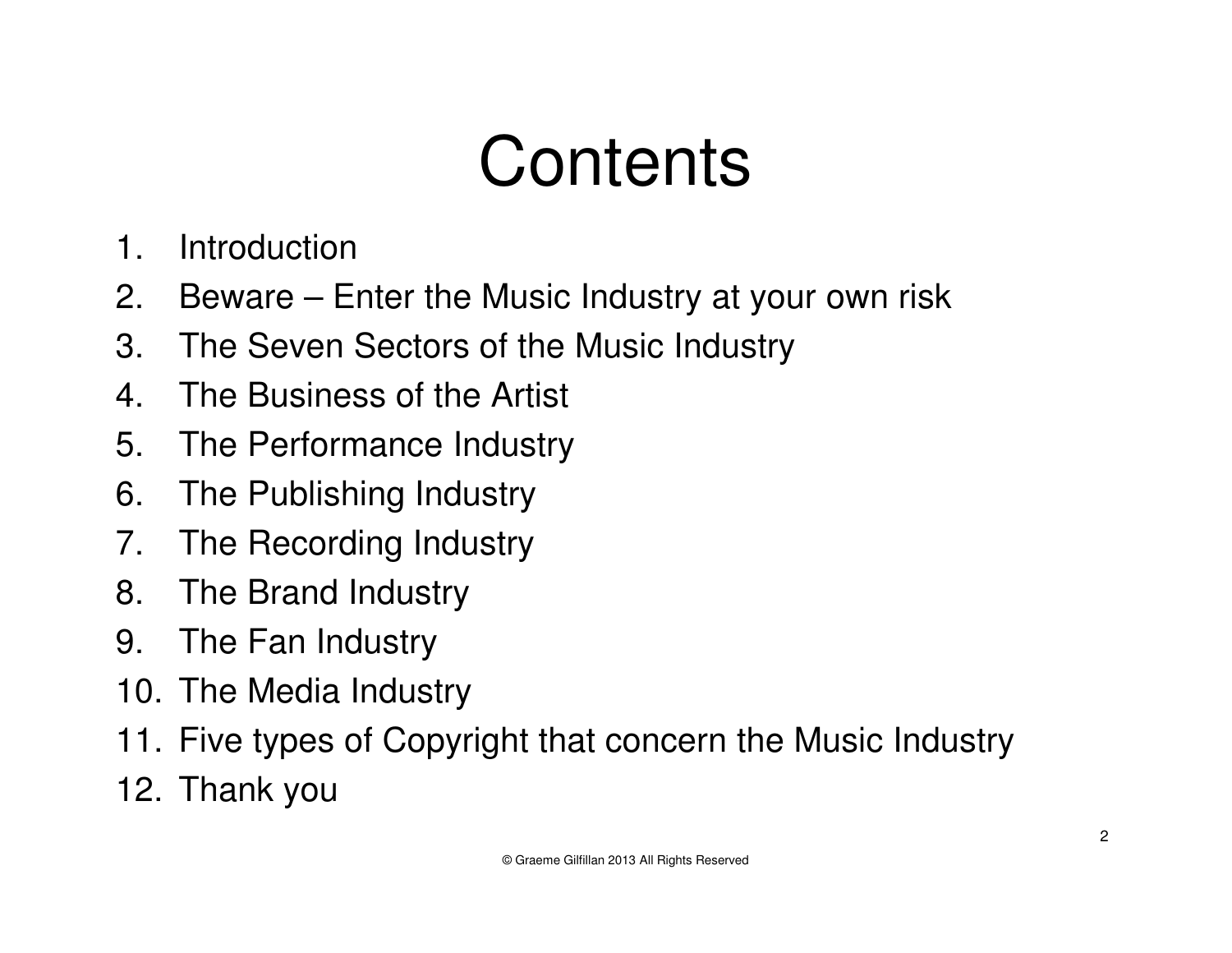#### Introduction

Greetings to all those from 'Madadiyela', home of the Phuthi language, attending the Matatiele Talent Workshop. Today's presentation will review what people call the "Music Industry" and detail essentially who is involved in the various sectors and what they generally do.

We will also touch on the fact that the music industry is a copyright industry. In other words it is an industry based mainly on copyright – the copyright in music, lyrics, recordings, films and photographs and other intellectual property rights such as performance rights and image rights. It is said that "rights equal revenue" so an understanding of the industries which operate rights, as well as the rights themselves is essential to a career in the music industry

This is a review of the Music Industry as not every detail can be covered in the time available – there is a lot more!!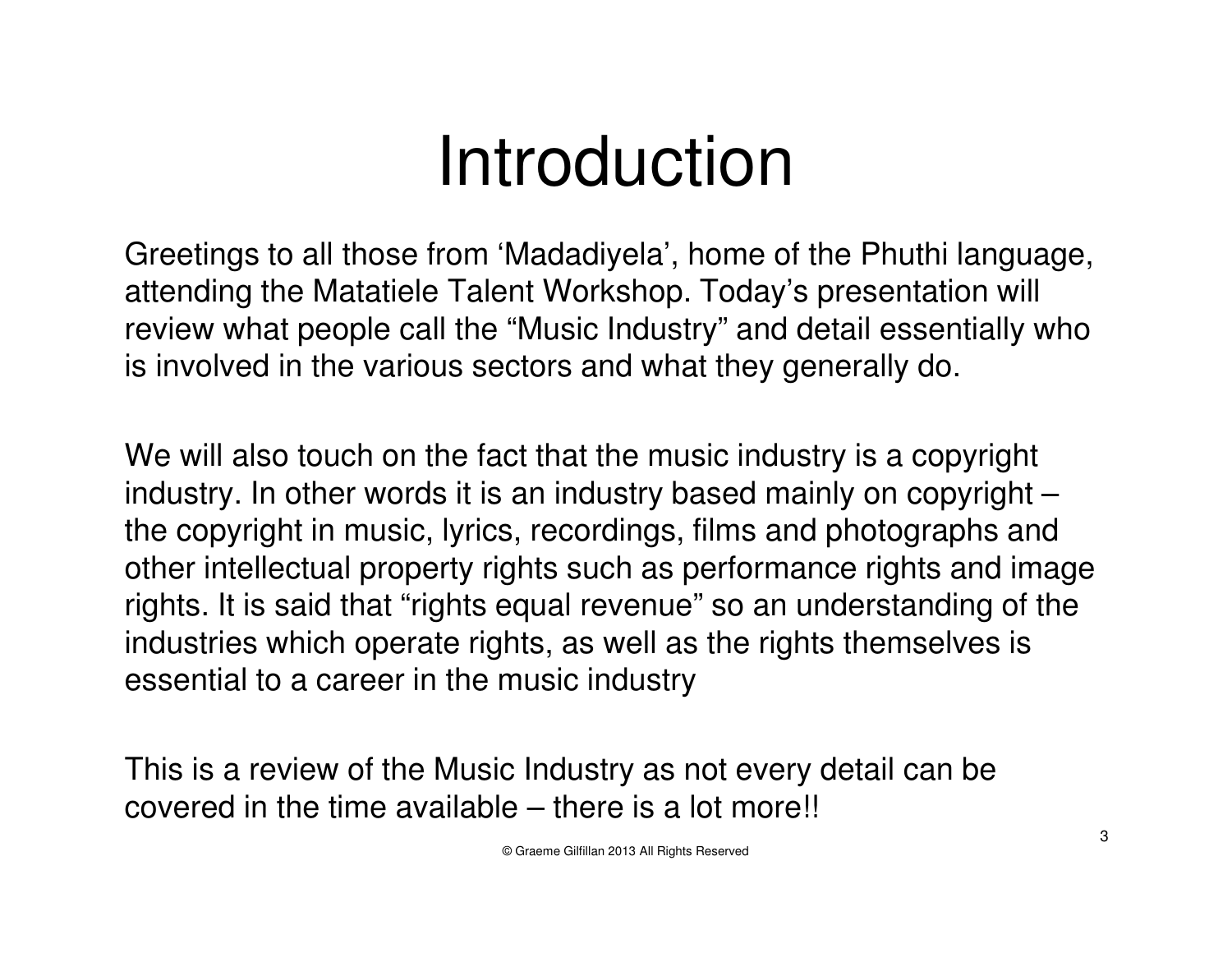# Beware – Enter the Music Industry at your own risk!!!!

- The Music Industry has been said to be
	- Very hard
	- Cruel and brutal
	- Shallow and fake
	- Not for faint hearted
	- Extremely difficult

#### • Therefore when you set out remember:

- Treat as you wish to be treated
- Honesty is the best policy
- Careful what you say
- Friends are few and far between
- You belong to the Public
- It takes one song to change your life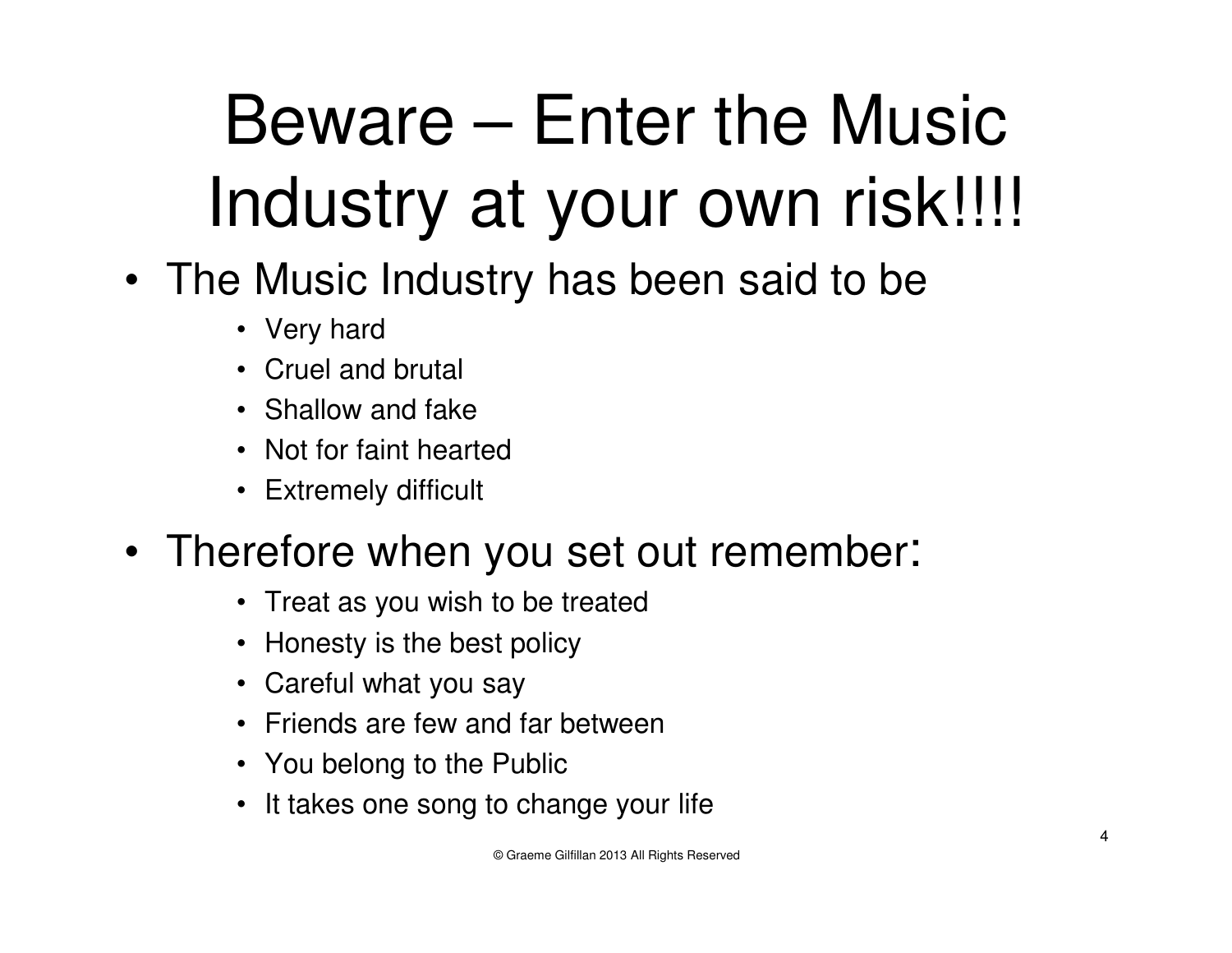#### The Seven Sectors of the Music **Industry**

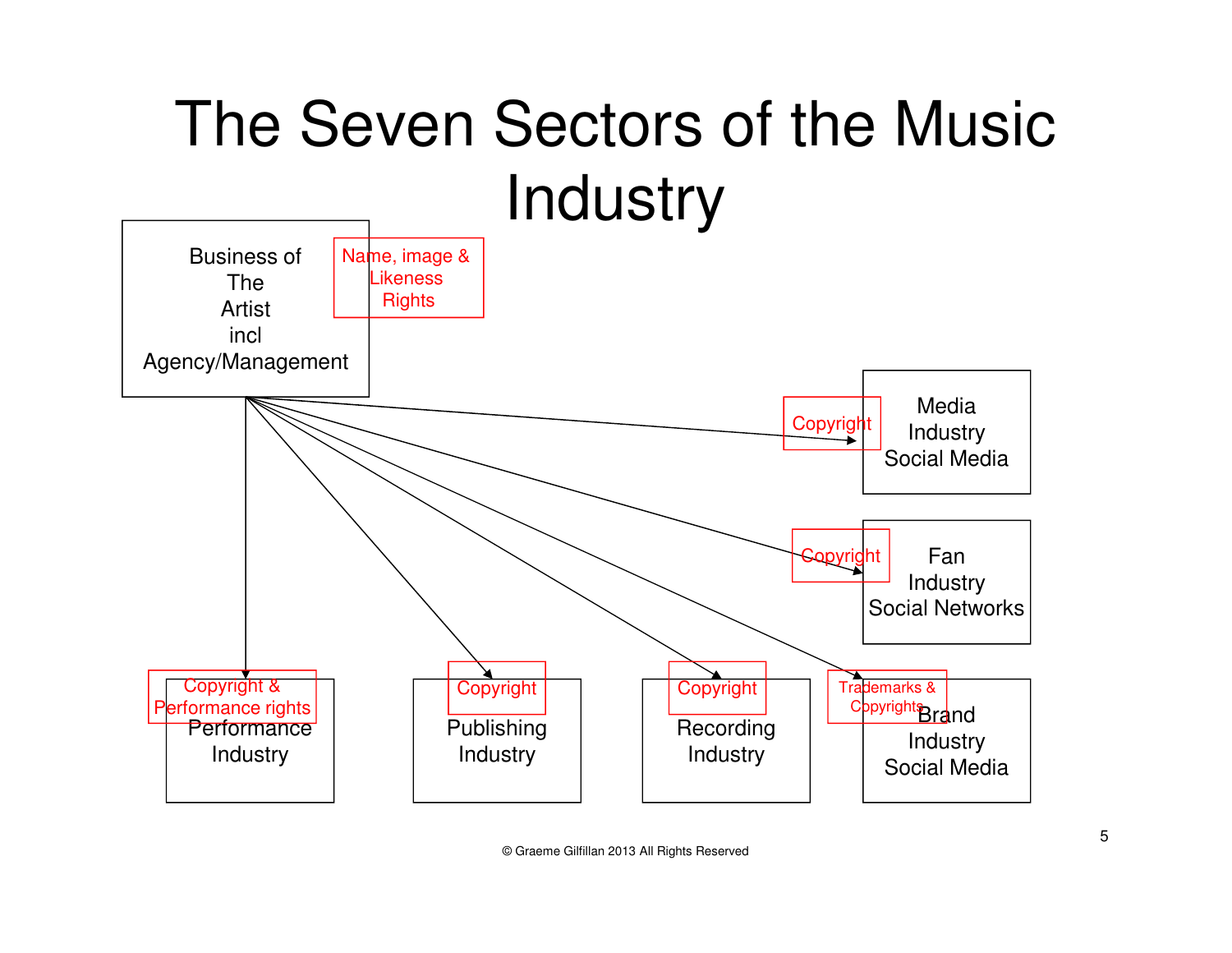### The Business of the Artist

- •Who is involved?
	- The Artist or Artists (if a group)–
	- Management or Agent
	- Website for a booking form
	- Auditor
	- Business Affairs
	- Buyers, purchasers
- $\bullet$  What do they do?
	- Build the business of the Artist
	- Together plan, strategize and make decisions concerning the Artist
	- Seek income
	- Keep the accounts and books in order as per SARS
	- Ensure that the paperwork in respect of rights is in order (in English)
	- Consider the well-being, education and growth the Artist as a professional
	- Follow-up on every enquiry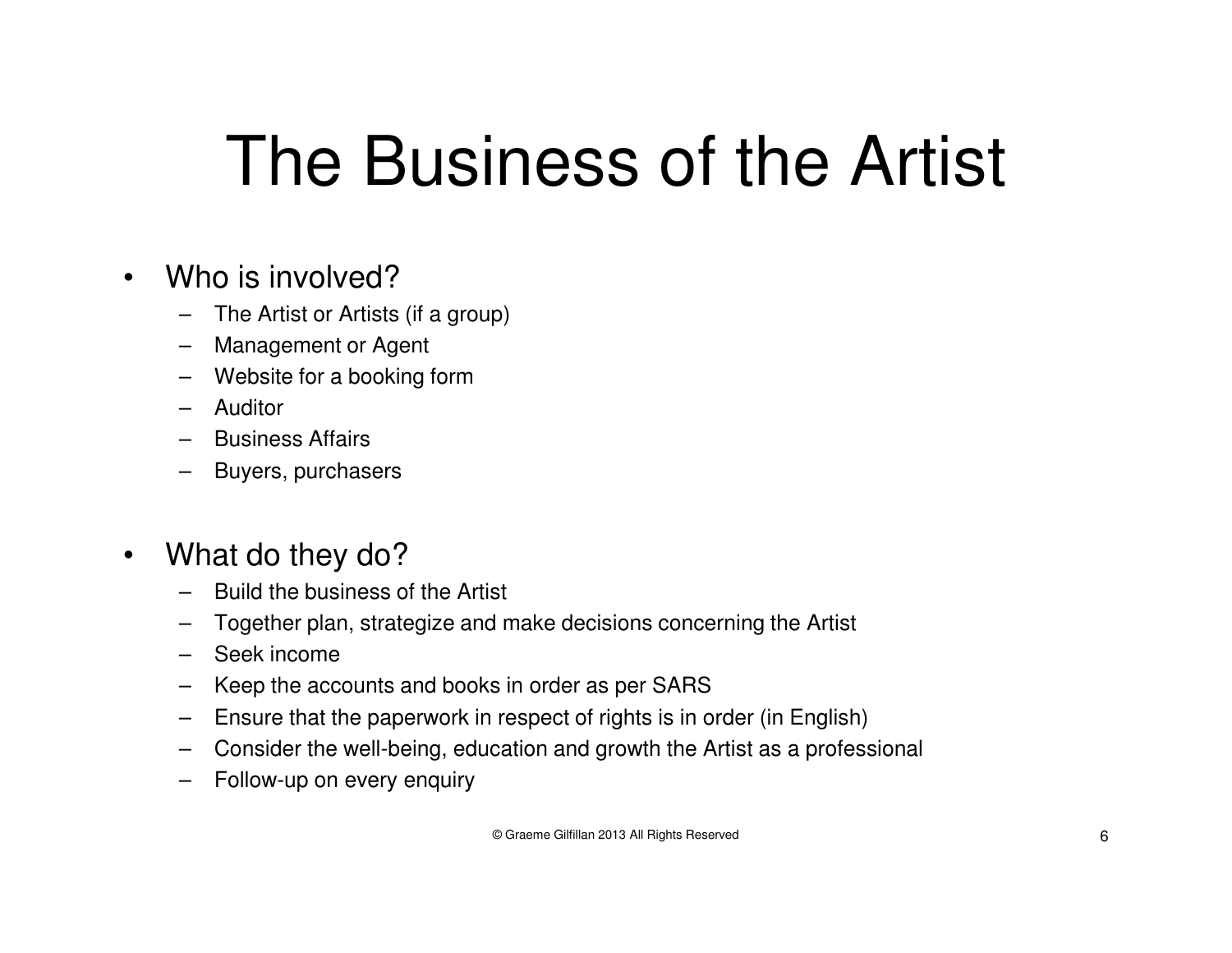## The Performance Industry

- •Who is involved?
	- Artists, musicians, performers, dancers
	- Agents and management
	- Website for a booking form
	- Production and Technical skills
	- Venues and facilities
	- Buyers, purchasers
- • What do they do?
	- Perform and appear at events, shows, gigs, launches etc
	- Perform musical works and literary works (together "songs")
	- Stage, provide technical equipment and production skills to produce events where performances take place
	- Provide the 'place' and the 'space' for performances at events, shows, gigs, launches etc
	- Promote events, shows, gigs, launches etc**\***
	- Produce events, shows, gigs, launches etc

**<sup>\*</sup>** The difference is how 'risk' is dealt with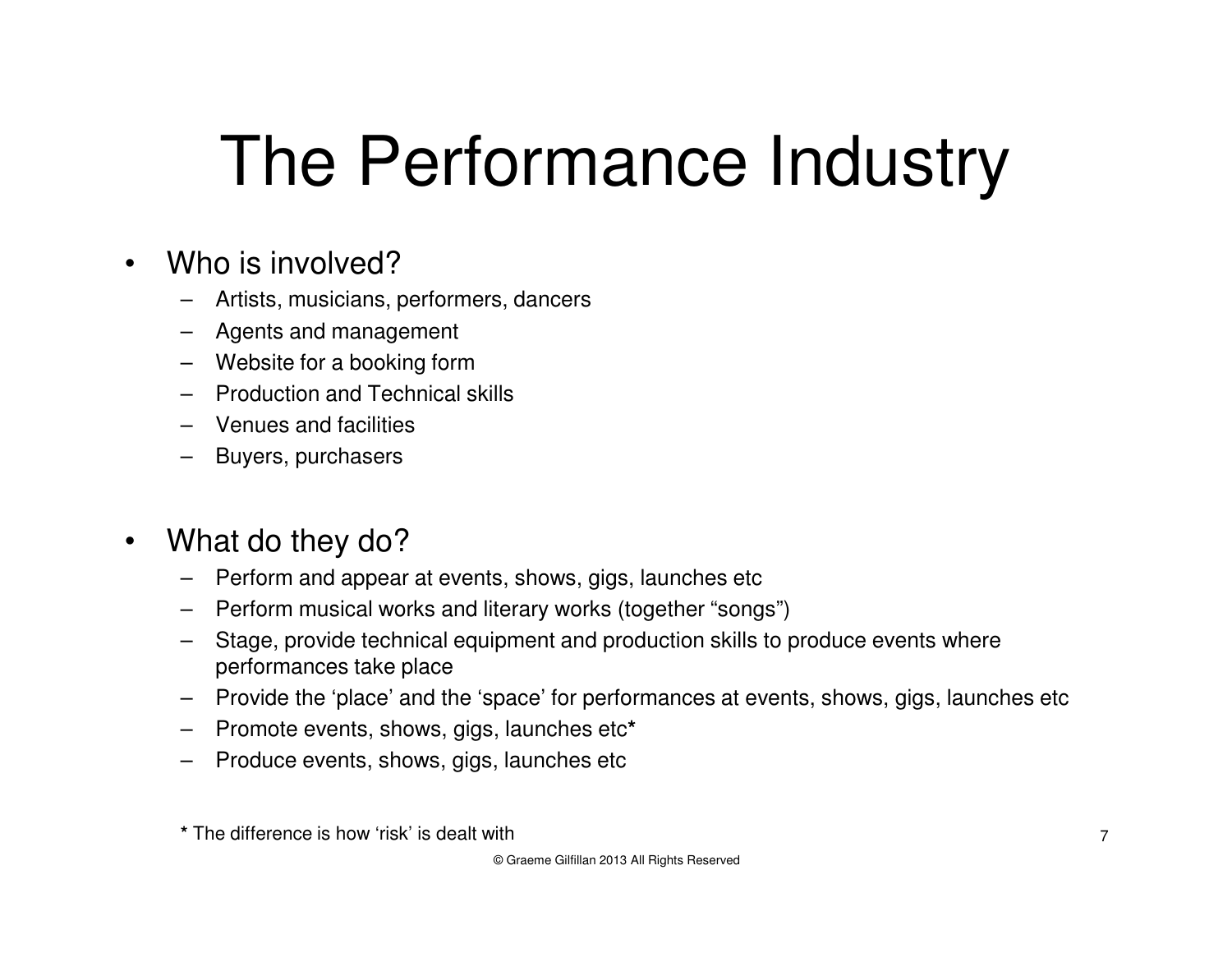# The Publishing Industry

- •Who is involved?
	- Authors also called songwriters or interested parties
	- Composers also called songwriters or interested parties
	- Arrangers also called songwriters or interested parties
	- Publishers also called interested parties
	- Collection Societies
	- Buyers, purchasers, users of works (songs) e.g. broadcasters, record companies, filmmakers etc
- • What do they do?
	- Create musical works (music) instrumental (no words) and create literary works (lyrics) – words (no music). Combine musical works and literary works in the form of 'songs' or 'tracks' or 'titles'
	- Arrange, adapt, remix existing works
	- Conclude Deeds of Assignment so as to own and publish the works (specifically the paperwork…in English….lots of paperwork)
	- License the use of the songs to users
	- Collect monies from users and distribute same to authors, composers, arrangers and publishers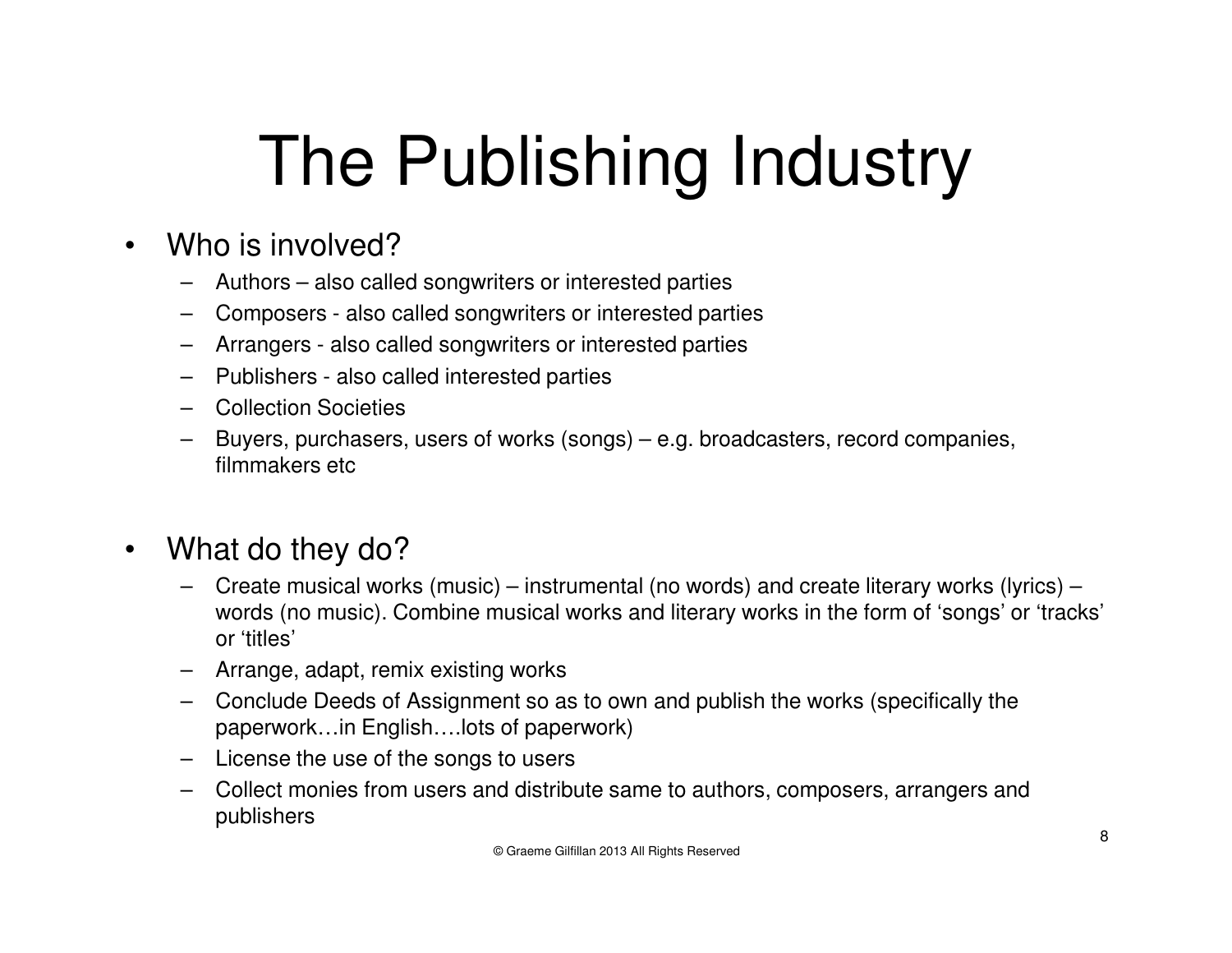# The Recording Industry

#### •Who is involved?

- Artists, musicians, session players, performers, producers, remixers
- Studios (recording, mixing and mastering)
- Record Companies
- Aggregators of digital content
- **Distributors**
- Buyers and purchasers chain stores and shops
- –Associations for labels
- –Collection Societies
- –Buyers and customers

#### •What do they do?

- Perform as vocalists or instrumental musicians
- Record, produce and own sound recordings (masters) and cinematographic films (music videos)
- –Manufacture records (CDs and DVD's) and distribute for sale to shops, stores, wholesalers etc
- –Digitise sound recordings and make available for caller-tunes and downloads
- License the use of Sound Recordings and videos to users
- –Collect monies from sales and licenses and distribute to artists, producers
- –Sell records and DVD's not artists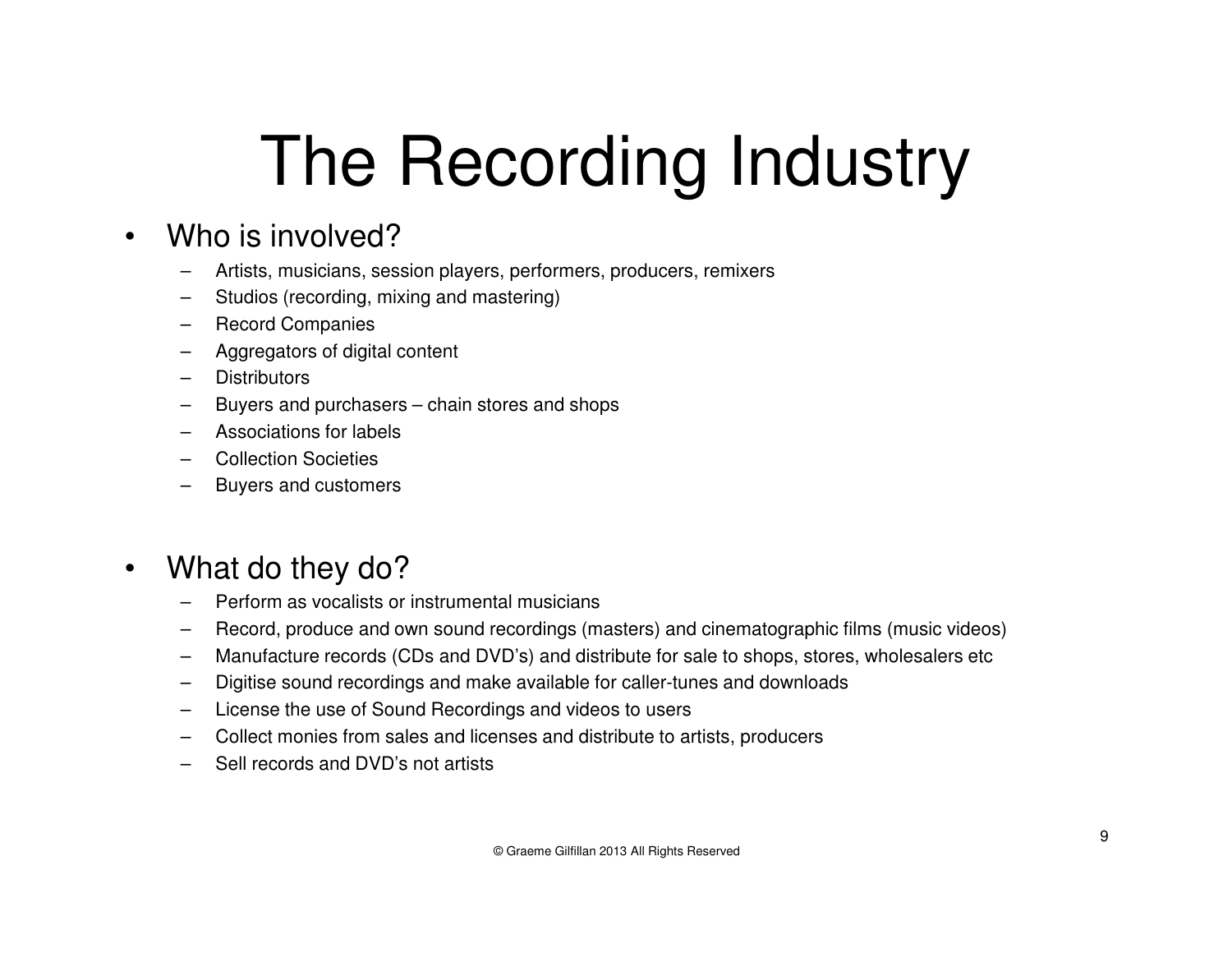### The Brand industry

- •Who is involved?
	- The name, image and likeness of the artist the artists brand–
	- Artist Management
	- Social networks e.g. Facebook
	- Other brands that the artist may work with
	- Advertising industry, buyers and purchasers
	- Customers of the artist and other brands
- $\bullet$  What do they do?
	- –Build their brands
	- Build their social network numbers public relevance
	- Interact with customers
	- Use the artist brand to sell the products and services of other brands
	- Charities and fund raising
	- Increase the presence, power and strength of the artists brand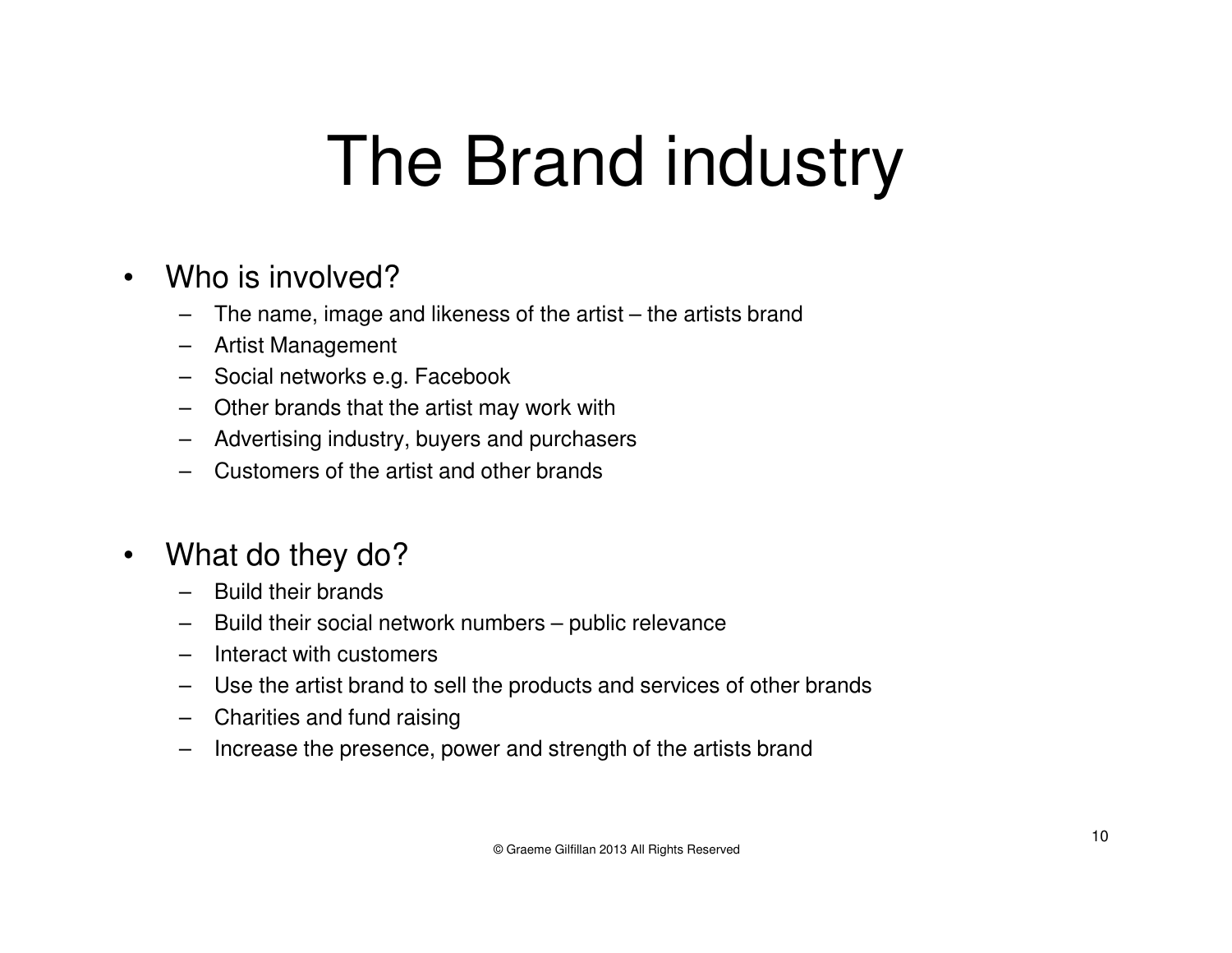### The Fan Industry

- • Who is involved?
	- The fans customers of the artist (s)
	- Social Networks (e.g. Facebook) and Social Media (Twitter)
	- The artist
	- Management
	- Advertisers and other buyers
- $\bullet$  What do they do?
	- Start, manage and build the artists' fan base
	- Interact and communicate with fans on an on-going basis
	- Liaise with sponsors and advertisers
	- Keep things interesting
	- Get to know the artists customers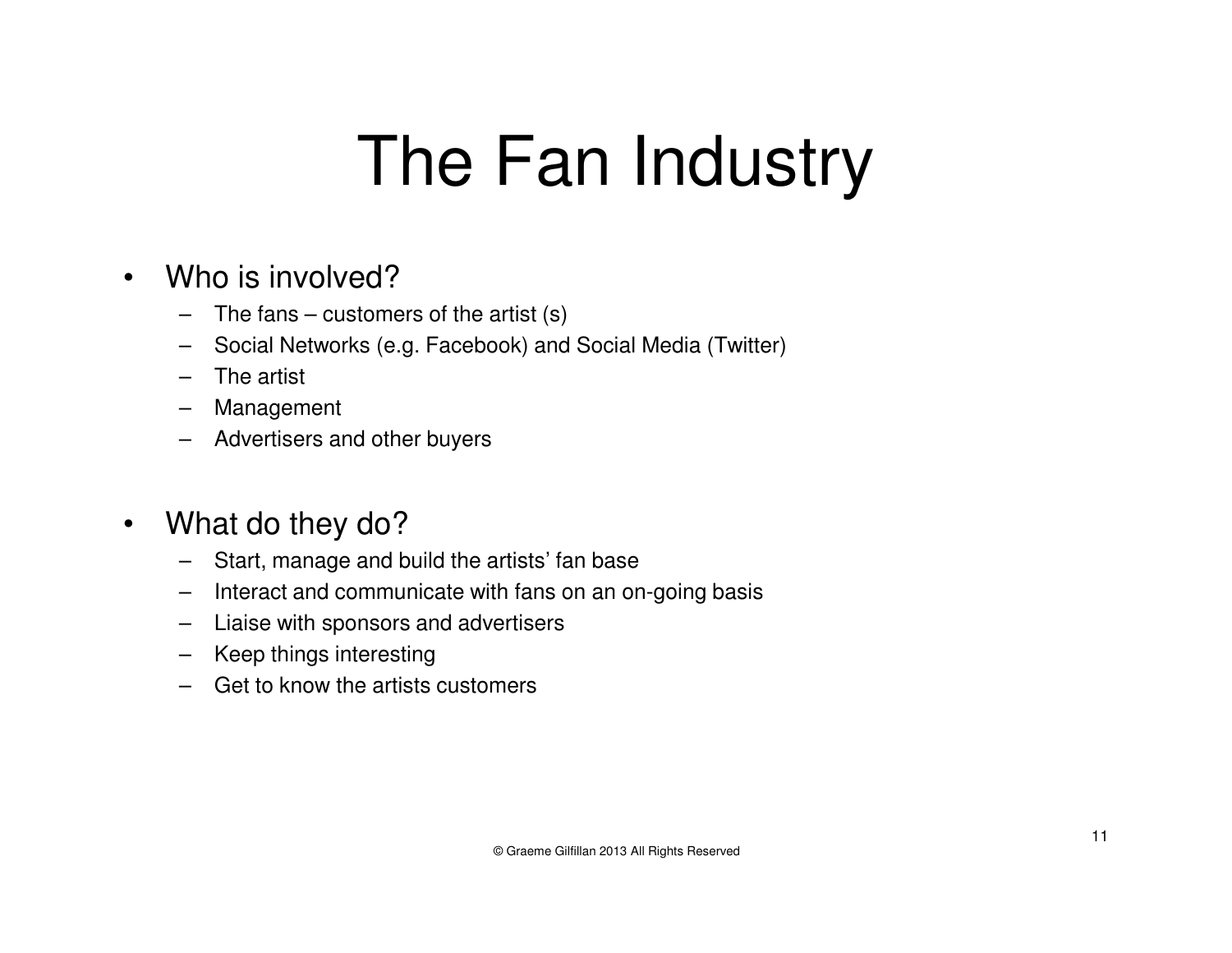### The Media Industry

- •Who is involved?
	- The Artist
	- Social Networks (e.g. Facebook) and Social Media (Twitter)
	- –Media (all kinds)
	- Management
	- Public relations
	- Journalists and reporters
- $\bullet$  What do they do?
	- Communicate with and respond to the media
	- Interact and communicate with media on an on-going basis
	- Liaise with newspapers, blogs, TV broadcasters, Radio broadcasters and online media
	- Address the public image and public communication needs of the Artist
	- Maintain media relations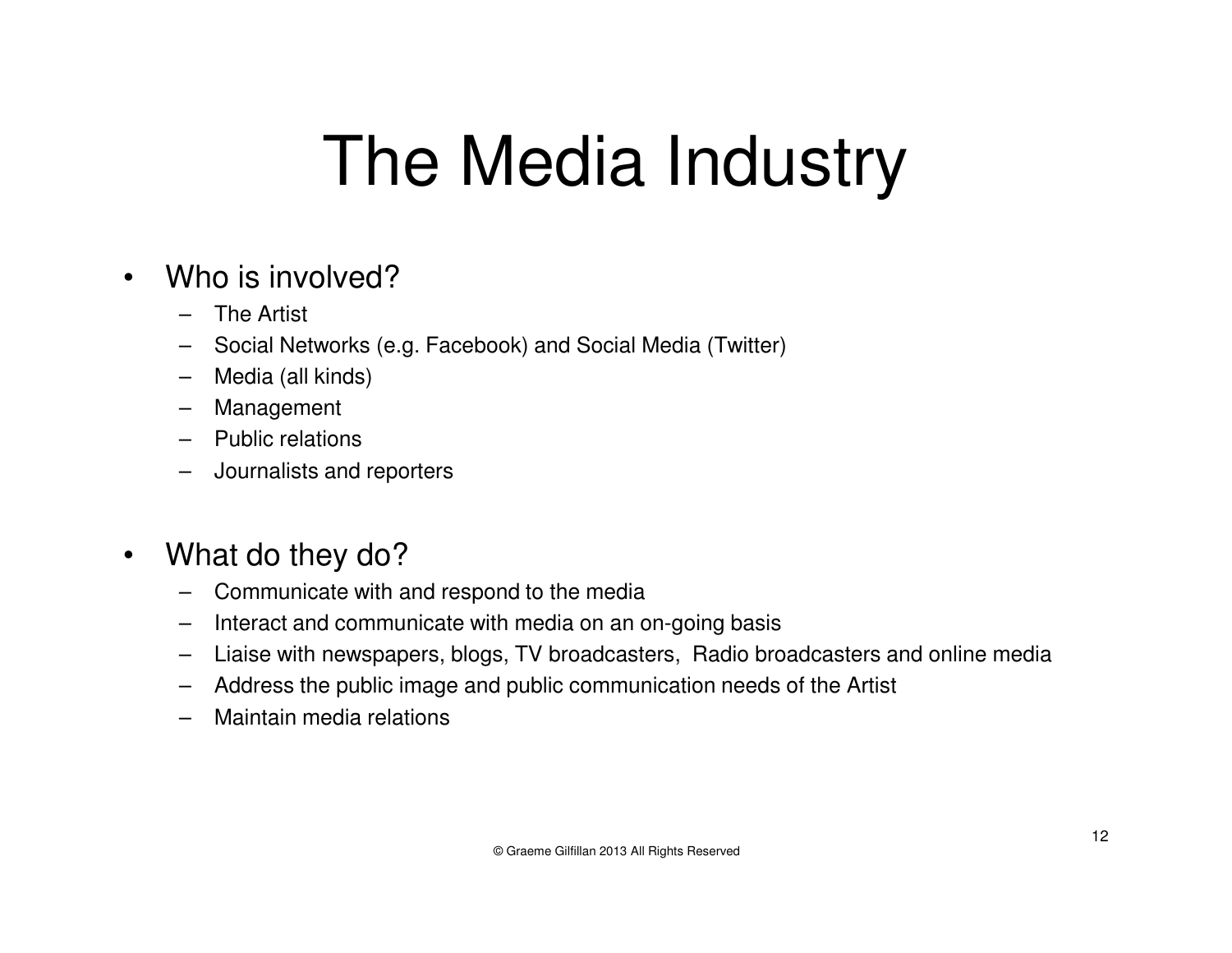#### Five types of Copyright that concern the music industry

- Musical Works Publishing Industry
- Literary Works Publishing Industry
- Artistic Works Brand, Fan, Recording, Performance, Media Industries
- Sound Recordings Recording Industry
- $\bullet$ Cinematographic films – Recording Industry (videos)